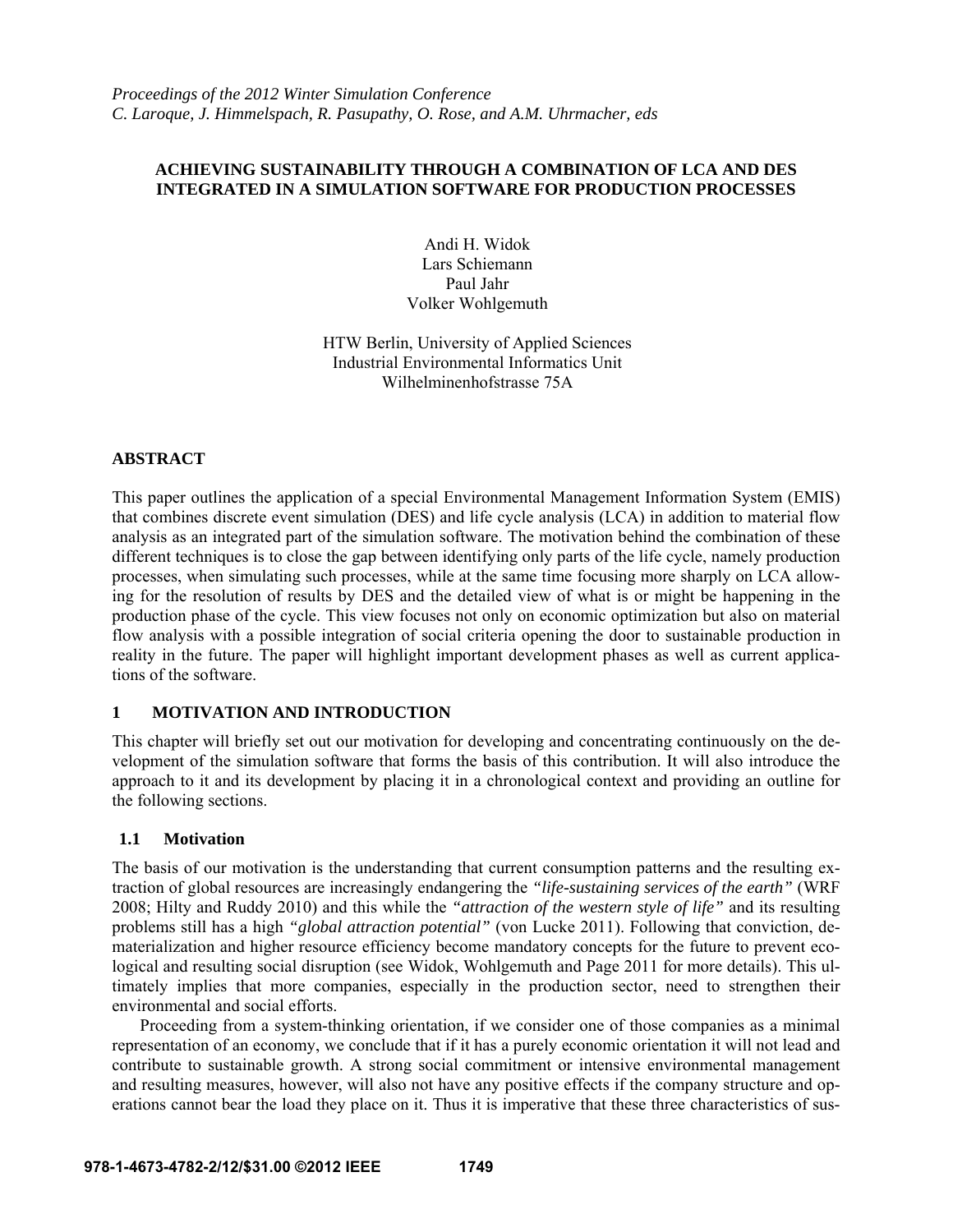tainability are combined by means of balanced efforts leading to a synergistic increase in value (Stahlmann 2008; Schmidt-Bleek 2008; von Pappenheim 2009). For that, however, it is imperative to learn more about the interaction between the three perspectives and to render it possible to actually compare the consequences of operational measures acknowledging the three different aspects while paying tribute to the system as a whole.

In that regard it has always been our goal to use simulation techniques to analyze processes and, more specifically, production processes to find not only weaknesses in an economic optimization but also by combining material flow analysis (MFA) and discrete event simulation (DES) especially in the environmental aspect.

The industrial revolution in the  $19<sup>th</sup>$  century led to a rise in labor productivity by a coefficient of 20; today the factor of labor is not small compared to the one of resource-productivity which failed to evolve in quite the same manner (von Weizäcker 2011). Following that thought and realizing that from a *natural science perspective* (Hilty and Ruddy 2010) the only possible way to maintain a similar standard of living, without drastically changing our economies and paying attention to vanishing resources, would be to increase resource efficiency in a similar manner to that applied to labor productivity in the past. Subsequently, we developed numerous software tools over the last decade that integrate different depths of sustainability simulation and which focus in particular on resource efficiency; one of them will be introduced in the following.

## **1.2 Introduction**

In the Proceedings of the Winter Simulation Conference in 2009 we presented one of the first applications of the Material Flow Simulator MILAN, a concept that was first presented in 2006 (Wohlgemuth, Page, and Kreutzer 2006) and refers back to the concept of combining MFA with DES from 2005 (Wohlgemuth 2005).

Since then we intensified our work on various levels of the architecture and extensions of the simulation engine as was shown in different publications (see for example Panic, Schnackenbeck, Wohlgemuth 2008; Jahr et al. 2009; Jahr, Schiemann, Wohlgemuth 2010, Widok and Wohlgemuth 2011) and will be elucidated more thoroughly under Section 3.

In the Proceedings of the Winter Simulation Conference in 2011 we presented a new, broader approach incorporating the latest sustainability research (Widok, Wohlgemuth and Page 2011) and new technologies (cf. Jahr et al. 2009) to not only pay tribute to the complexity of the concept of sustainability but also to incorporate new technological developments as we concluded our prototype. It was understood, that the usage of DES and MFA was not yet sufficient to really reflect intelligent decision support considering an sustainability optimization, because on the one hand MFA did account for environmental aspects but not for social ones, also considering LCA our focus was still limited to the production phase, which in some cases makes only for a small impact when one wants to consider the environmental and social overall quality of a product.

Hence, a year later, we are intensifying our focus on the potential of the software for environmental reporting by adding life cycle assessment (LCA) functionalities, while putting it through the next iteration of use cases in the research project EcoFactory with different industry partners from Switzerland and the methodical help of two research partners: the Swiss Federal Laboratories for Materials Science and Technology (EMPA), which provides a lot of experience in the integration and usage of LCA and the BWI/ETH Zürich which provided the contacts to the Swiss industries and is leading the industrial economical part of the project (see acknowledgements).

To clarify why this next step has been taken and how the different perspectives are combined in a simultaneous approach, the next section will concentrate on our methodical approach, while section 3 will present the current status of our development, before section 4 will conclude this contribution with an outlook.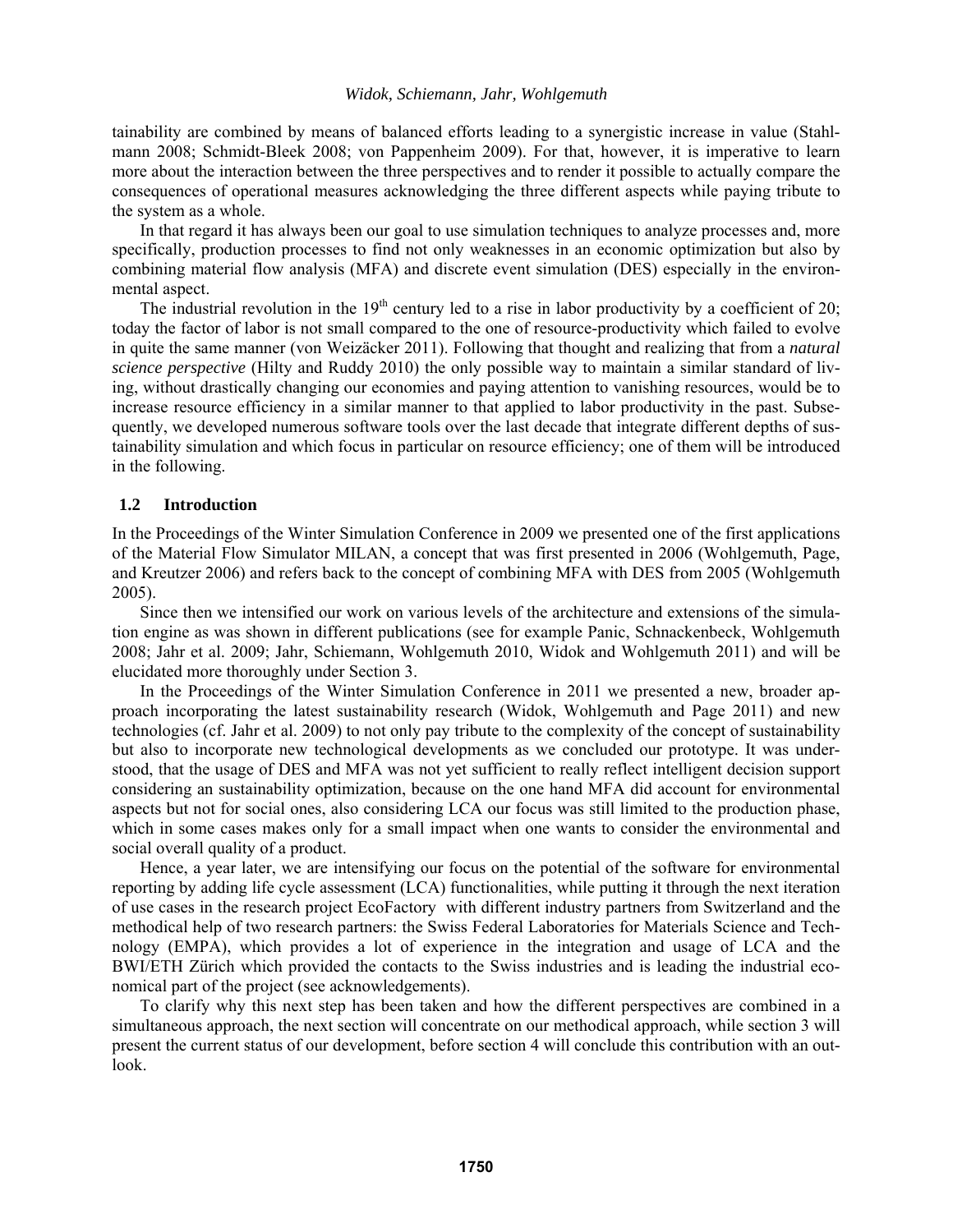## **2** SUSTAINABILITY AND SIMULATION – OUR APPROACH

### 2.1 Capital based Approach to assessing Sustainability

In 2011 we elaborated the normative nature when trying to derive an applicable strategy for the assessment of the sustainability of measures (cp. Widok, Wohlgemuth and Page 2011).

We there defined sustainability mainly as the agglomeration of actions/campaigns/processes that have a positive effect on the regeneration of social, environmental and/or economic capital on the one hand, and/or reduce the degradation of this capital on the other, bearing in mind that protection/growth of that capital would be the normative goal in this case (see also Figure 1).



Figure 1: Capital Approach - Sustainability (Widok, Wohlgemuth and Page 2011)

Our focus remains on the question of how to guarantee comparability between the different consequences from the economic, environmental and social perspective, to actually achieve a balance in growth where growth is the normative goal or respective reduction/equilibrium where one of these would be the goal. This so called balance is what sustainability theorists have been trying to define, and have thus struggled with, from the very outset. Throughout sustainability theory, from (Meadows 1972), (Lynam, Herdt 1989) and (Pezzey 1992) – who already listed 27 different definitions for sustainability – (Pretty 1995) up to (Bell and Morse 2008), the question of the objective that had to be protected/balanced (in our case named capital in the forms of social/environmental/economical capital) was addressed. Furthermore, there was a broad understanding that shrinking processes can also be considered sustainable. In addition, Pezzey already noticed that the normative value is logically shifting and thus the assessment or comparison/normative value must shift with it – or in other words – the assessment must be iterative, while the same measure can be deemed very sustainable in one iteration and very unsustainable in the next. Pezzey even argued that it makes the final definition of sustainability impossible, while we argue that by using normative values, which indeed must have a timestamp, it is possible to classify sustainable and unsustainable measures/behavior.

As we also realize that the definition of sustainability indicators is the critical part of this method of assessing sustainability, the definition, in conjunction with the intended usage in simulation experiments, allows a variety of approaches to be tested when assessing the sustainability-enhancing potential of measures. It is thus more operational than trying to find a questionable solving formula for what can be considered sustainable at any moment in time.

The assessment of sustainability in iterations is also very compatible with simulations, as experimenting naturally comes down to repeating a scenario (experiment) with different sets of input values and comparing the results, in order to conclude which input values are the best set to achieve a normative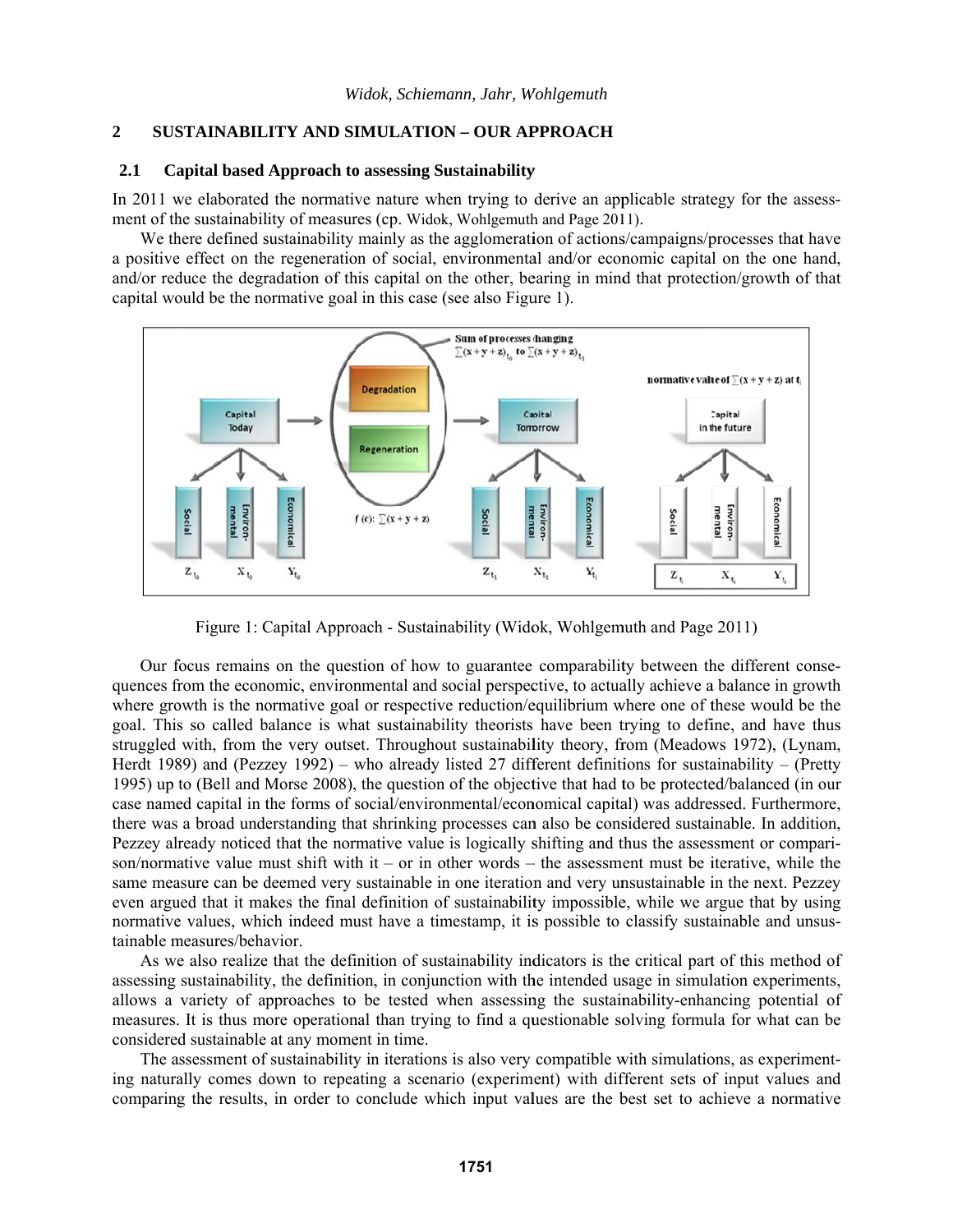goal. Simulation can thus be used to show the possible effects of alternative conditions and courses of action. It is mainly used when the real system cannot be tampered with, because it may not be accessible, or it may be dangerous or unacceptable to engage it, or it is being designed but not yet built, or it may simply not exist (Sokolowski and Banks 2009).

In that regard simulations are perfect tools when it comes to experimenting with uncertain outcomes, which may be harmful or contra-productive. When assessing possible changes due to restructuring measures in the industry, it is a logical consequence that these changes would be simulated before implementing them. Another reason for the usage of simulation is the impossibility of using mathematical/analytic optimization methods, once the number of uncertainties and thus variables becomes too great to achieve results in a reasonable amount of time/costs, which is usually the case in our intended studies.

While simulations and more specific DES have already been used for a long time to hint at optimizations for production systems, combining them with MFA in one model was only realized recently (Wohlgemuth 2005), the reasons behind this solution will be explained in the following.

## **2.2 Benefits of combining DES and MFA**

The combination of DES and MFA in one software was the result of an understanding process, that both approaches had been used for a while in producing companies, though operating on different ends for different means and usually operated by different people but using a similar set of data and overlapping goals because the reduction of material naturally also resulted in greater cost effectiveness.

So based on the attempt to combine the economic perspective with goals such as short throughput time, adherence to schedules, high workload, low stocks and the environmental perspective with goals such as high material efficiency and hence greener products, we focused on the process sequence. There we realized that the same points in time could be found for modeling a DES model as well as for a Material Flow Simulation model, hence the idea of combining both models was born and subsequently implemented over the last decade (see also Figure 2).



Figure 2: Combination of models

The main benefits of this combination can be summarized as follows:

- Analysis of environmental impacts of economic changes and vice versa
- Simultaneous approach
- Only one model to create
- Single software solution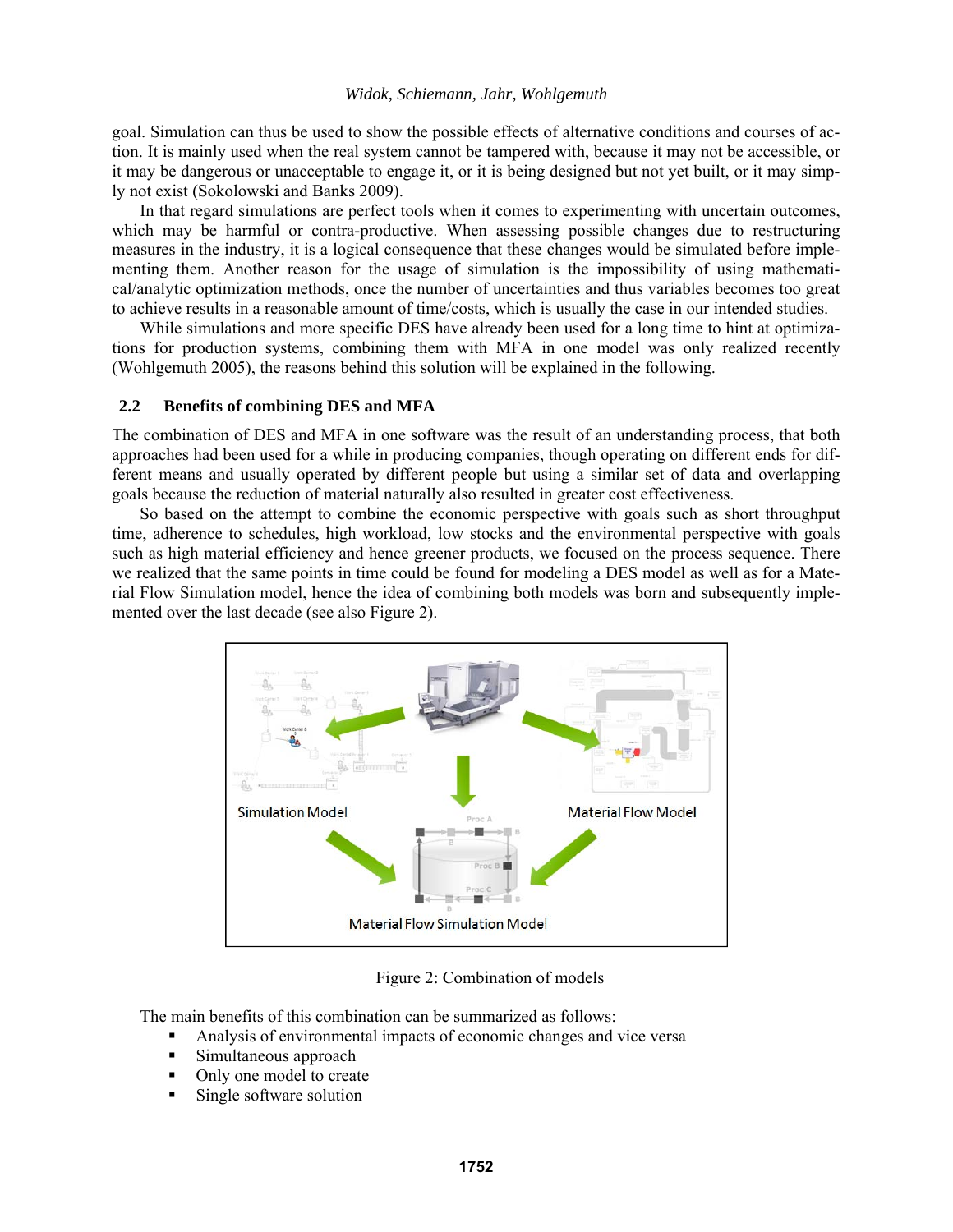## **2.3 Benefits of combining DES/MFA with LCA**

The idea of enhancing our prototype by combining it with LCA data came as a result of various projects in the LCA sector (see Reinhard et al. 2011 for example) and the object to broaden our view even further away from concentrating solely on the production phase of a product to incorporate even more data including the impact of the used materials and how those came to the point in time when they entered our simulation experiments (see Figure 3).

While that purpose was naturally intended from the beginning, the data for considering a broader view has made substantial progress in resolution and quality over the last decade and thus becomes increasingly operational for consideration in decision making.

Especially when attempting to introduce social criteria, data that was previously unconsidered, such as the country of origin of a material and the manner in which it was produced (for example through child labor) could now be taken into account and thus enable a much more realistic perception of the sustainability of a product created which remains the long-term goal of our simulation software.



Figure 3: Focus of the simulation software MILAN considering the life cycle

### **2.4 Benefits of combining LCA with DES/MFA**

Looking at it from the other angle, namely the benefits of using DES and MFA in addition to existing schemes of LCA, one has to take a look at what LCA data usually provides as result.

For example, the Global Warming Potential indicator (GWP) integrates different gases (CH4, N2O, etc.) and resolves them in one single number by multiplying it with the respective masses of the gases  $(GWP = \Sigma_i GWP_i \cdot m_i)$  resulting in a CO2 equivalent.

A similar, mainly output-oriented, methodology would be the "Umweltbelastungspunkte" (UBP) which considers the mass of interferences in the ecosystem by emitted substance (UBP/g), energetic resource (UBP/MJ), or even land use (UBP/ $m^2$  land use) and then integrates those as well by multiplying them with a previous defined ecological interference factor, in both cases the result is a single number.

While we have the highest regard for the parties involved in working on these solutions, and we use both standards in our implementation and so acknowledge its usefulness, still logically one has to question the sharpness of a single number reflecting the disruptive potential of a product over its whole life cycle.

The combination with DES and MFA thus allows for a more precise look at the production phase of the life cycle and enables variation of the input values with resulting effects on the values mentioned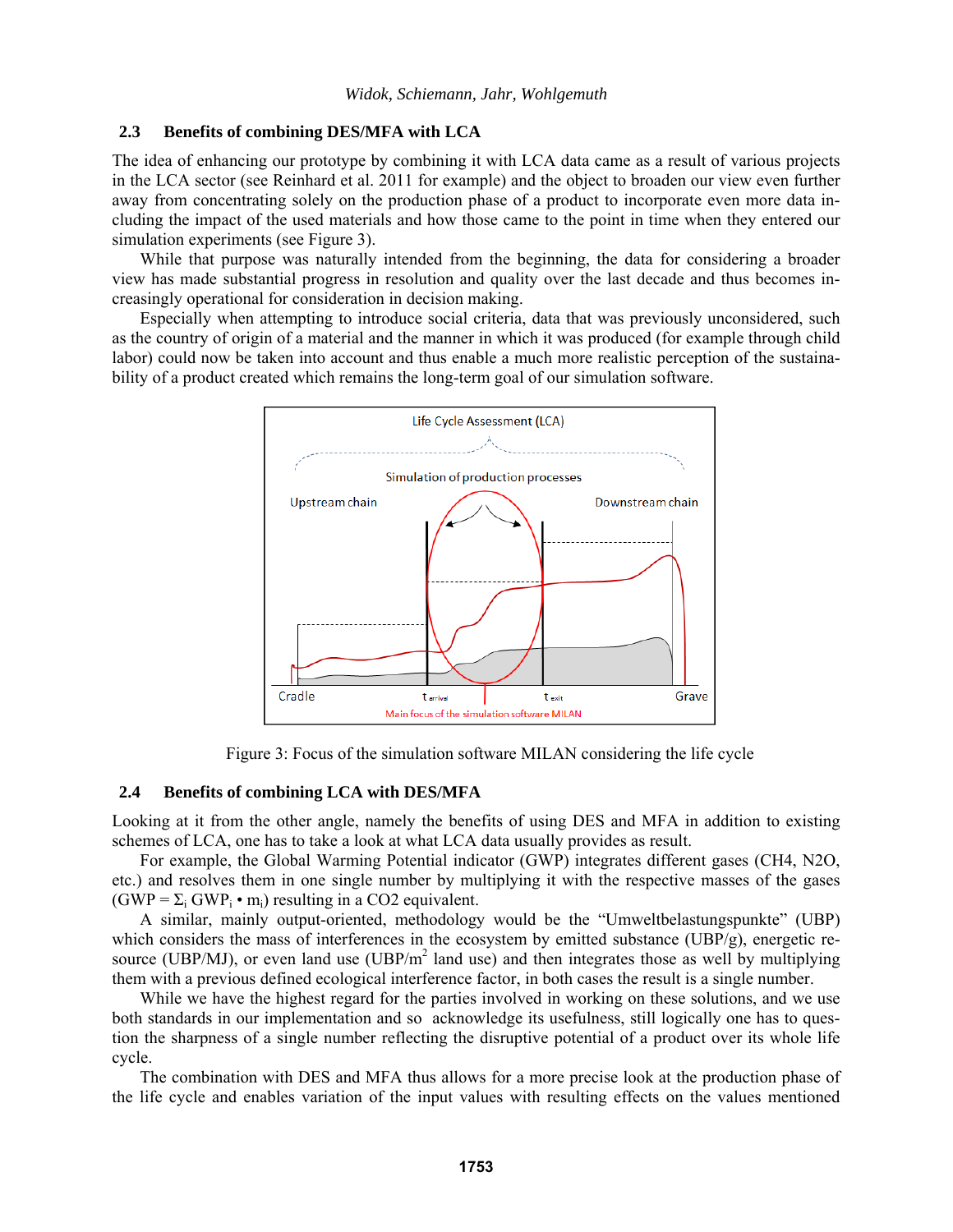(GWP, UBP). The main benefit of the integration is therefore the higher resolution and, by experimenting (Figure 4), the possibility to adhere to different scenarios and consider their impact on the whole life cycle or rather its respective evaluation.



Figure 4: Experimentation resulting in different LCA results

# **3 DEVELOPMENT OF THE SIMULATION SOFTWARE MILAN**

# **3.1 Early Development Phases**

In 2005 the importance of the instruments for modeling and simulation were already well established for usage in the analysis and planning of complex systems in many domains (see Page and Kreutzer 2005 for examples).

Discrete event simulations are a powerful method to represent production processes close to reality and to follow time intervals of different sizes from a few hours up to several business years for investigating aspects depicted in the introduction.

The adaptation for usage in light of our primary focus – resource efficiency – was carried out around the year 2000, when the proposal was made to use simulation techniques for supporting the application of the Material Flow Network method (Wohlgemuth, Bruns and Page 2001) (Wohlgemuth 2005). Material Flow Networks were developed at the University of Hamburg (Möller 2000) and are based on the Petri-Net theory. By these means, simulations can be used to calculate unknown environmental quantities, such as determination of the necessary load of connected input flows considering complex systems (see Joschko, Page and Wohlgemuth 2009). Furthermore in Material Flow Networks, information is rarely linked to objects like products or process steps which follows the principle of hiding non-relevant data considering the simulation.

The prototype discussed in the following resulted from a variety of research during the years 2000 up to today. While on one hand, its discrete event simulation components allow an accurate analysis of typically economic aspects and industry related aspects, on the other hand, its material flow analysis components added an environmental perspective to the discrete event simulation model for the first time, i.e. a consideration of relevant material flows and transformations such as:

- consumption of commodities, resources and additives;
- **energy demand;**
- waste accumulation;
- **emission generation.**

Various publications already hinted at the potential of the software. Although we presented the first application of the Material Flow Simulator Milan in 2006 (Wohlgemuth, Page and Kreutzer 2006), we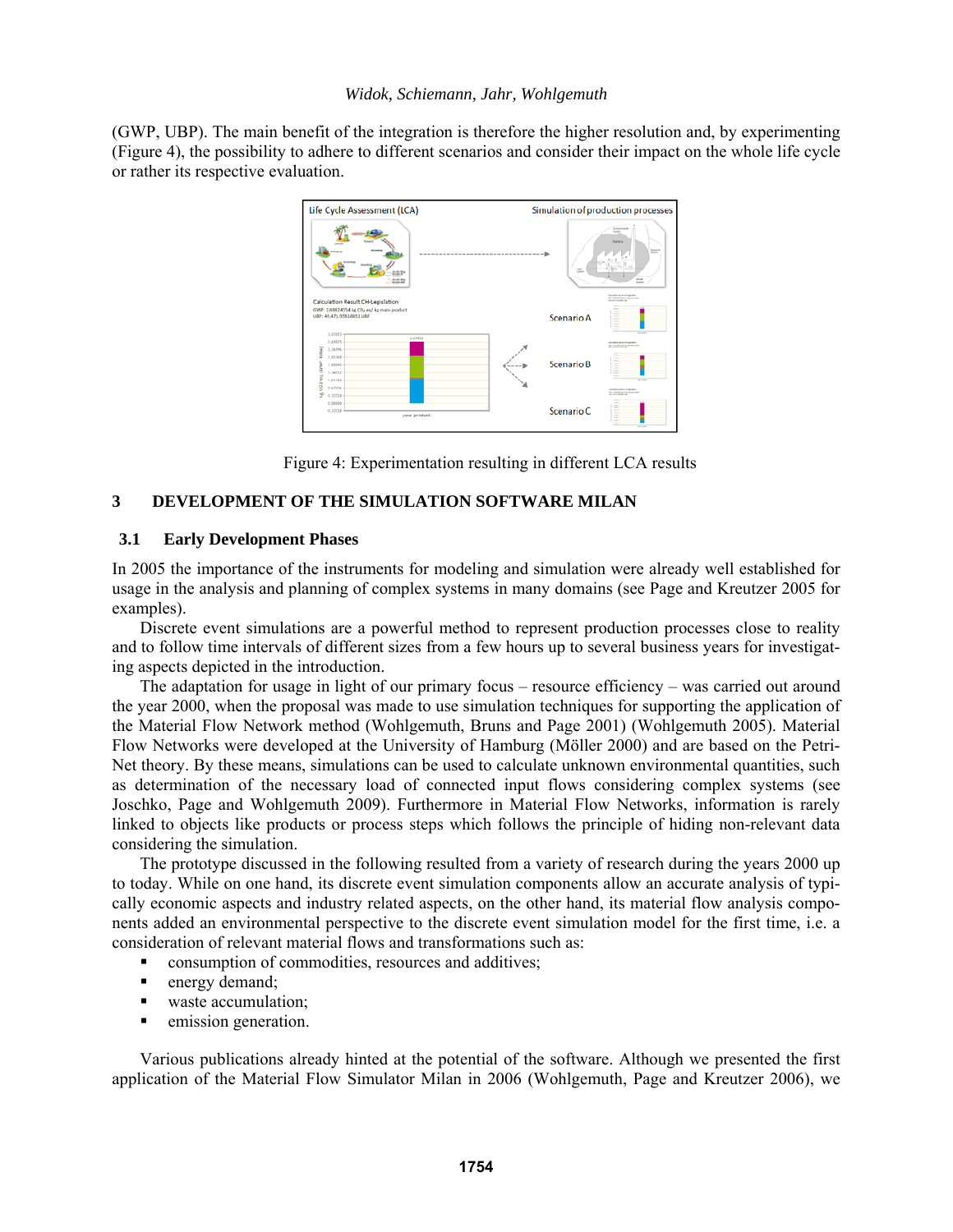then made several technological changes: reprogramming the software using newest technologies (Panic, Schnackenbeck, Wohlgemuth 2008) (Wohlgemuth, Schnackenbeck, Panic, Barling, R.-L. 2008).

The intensified work on different levels of the architecture and extensions of the simulation engine resulted in a powerful simulation tool that is currently working in different use cases in the industry. Since 2009 we are also trying to find ways to go beyond the material flow perception and broaden the view, through LCA and other methodologies to get even closer to assessing the sustainability of the production phase and or products themselves.

### **3.2 The Development of MILAN**

The first implementation of MILAN was realized using the Delphi version of DESMO-J, called DESMO-D, the framework and components in high level language Delphi. The component-based architecture was realized using COM-Technology (Wohlgemuth, Page and Kreutzer 2006). This realization, however, seemed outdated and has been renewed since 2009 and MILAN has been re-implemented.

The new development of the material flow simulator MILAN is based on the open-source plugin framework EMPINIA (http://www.empinia.org) (comparable to the Java framework Eclipse (http://www.eclipse.org)).

EMPINIA, which was developed in the course of the EMPORER project, is designed for the development of complex domain-specific applications especially in the field of environmental management information systems (EMIS) (Wohlgemuth, Schnackenbeck, Panic and Barling 2008). It is a componentorientated extensible application framework based on Microsoft's .NET (http://msdn.microsoft.com/dede/netframe-work/default.aspx) technology with the purpose of supporting and simplifying the development of complex software systems (see Figure 5).



Figure 5: Classification of the development environment EMPINIA and the software MILAN

For MILAN it was necessary to provide libraries of simulation components (e.g. for production systems: machines, transporters, system boundaries) which enable the modeler to represent and simulate his system adequately. These components can be added to an application i.e. as building blocks via a plugin mechanism and can thus be used to build a user-specific model.

Natural variations such as varying inter-mediate arrival times of production jobs can be represented by generating pseudo-random numbers following given stochastic distributions. The simulation components naturally also have access to many stochastic distributions (e.g. Normal, Bernoulli, etc.). They are used to generate streams of random numbers, for example to schedule an event, which follows a certain arrival probability. In addition to these existing distributions, user-defined distributions can also be added via plugins.

This implementation may lead to an easy development of user-specific components with low dependencies and an attachment to a modeling tool box for a certain application field which is not possible with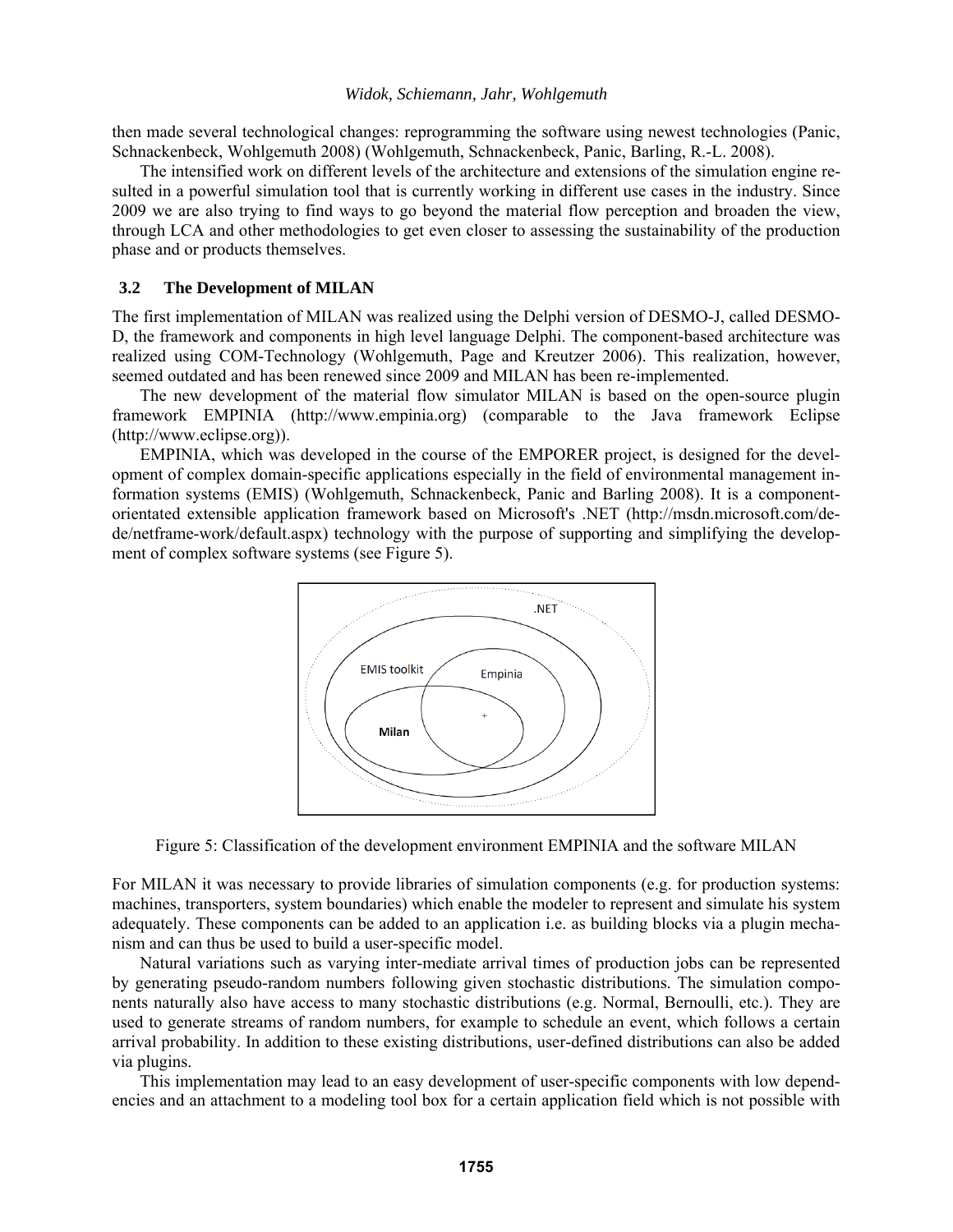other simulation tools (already described in Page, Lecher, Claasen 2000) (Page Kreutzer 2005). These components can either be generally applicable or might be used for very specialized purpose. Specialized entities are developed for a whole production sector (e.g. semi-conductor sector with coater, stepper and dispatcher) (Wohlgemuth, Page, Mäusbacher, and Staudt-Fischbach 2004) (Wohlgemuth 2005) or they represent a production component of a certain company with its specific parameters. In contrast, general components are highly abstracted and are applicable to many production systems (Jahr, Schiemann and Wohlgemuth 2009). The goal of this project was the development and implementation of such general entities for MILAN.

Another important gain resulting from the EMPORER research project was the implementation of very abstract simulation entities for the analysis of production systems. These entities enable users to model and simulate a broad set of production systems. Due to their modularity and the plugin mechanisms of EMPINIA it is very easy to add more specialized entities to the production system's domain and to use them for a material flow simulation.

After that the production components were verified by performing a simulation study in a company that produces solar panels. The problems, results and experiences of this validation were used to improve and enhance the components, the simulation infrastructure and MILAN itself as a simulation tool.

Besides the components which come with EMPINIA, there are many plugins taken from a designed EMIS toolbox which were then combined with MILAN. The simulation capabilities of the MILAN software consist of the simulation core, a bundle for discrete event simulation and simulation components.

The simulation core consists of the central simulation service, interfaces and abstract base classes for models, experiments and model entities. These are used in each kind of simulation. The simulation service provides models and experiments in a way that other software parts can use them. The simulation core gives models and their entities access to the functionality of a domain model service. A domain model defines the domain of an EMPINIA-based application, its elements and their relations as well as rules that apply to this domain. MILAN consists of the domain 'simulation' with elements like 'model' and 'entity'. Among other important functionalities, the domain service provides opportunities to retain its elements. That is the reason why this service is used in MILAN to save and load previously created models.

A bundle for discrete event simulation extends the simulation core with classes specific to the discrete event simulation approach. These classes use an EMPINIA extension that enables the development of logical graphs in order to combine entities of a model into a network diagram. The basic generic experiment component is extended with an event list and a scheduler which are used to simulate time in discrete steps.

### **3.3 Features of MILAN**

The common features of the MILAN software will be summarized below.

Execution of a material flow simulation requires the creation of a model that represents the system under investigation. Up to now this has required two models, one for the material flow analysis and another one for the simulation-related aspects. The material flow simulator MILAN, however, is able to integrate both specific views into one model. It retains the common model structures and adds the different sets of parameters. These parameters, such as sets for material accounting or probability distribution streams, can be added subsequently to the model structure.

The modeling is done using a graphical network consisting of nodes and edges and hence reflecting the origin, i.e. the Petri-Net Theory. The nodes describe important model elements where products are handled or stay for processing for a certain period of time. Edges work as logical connections between these elements and are also intended to show the process flow direction.

Manipulating model parameters for the simulation and material flow perspective is done by means of property editors enabling a simple and consistent way of setting values for all types of properties. are Standard editors are implemented for the production system domain. These allow changes to componentspecific parameters, such as setting distributions, accounting rules, queue lengths or capacities etc.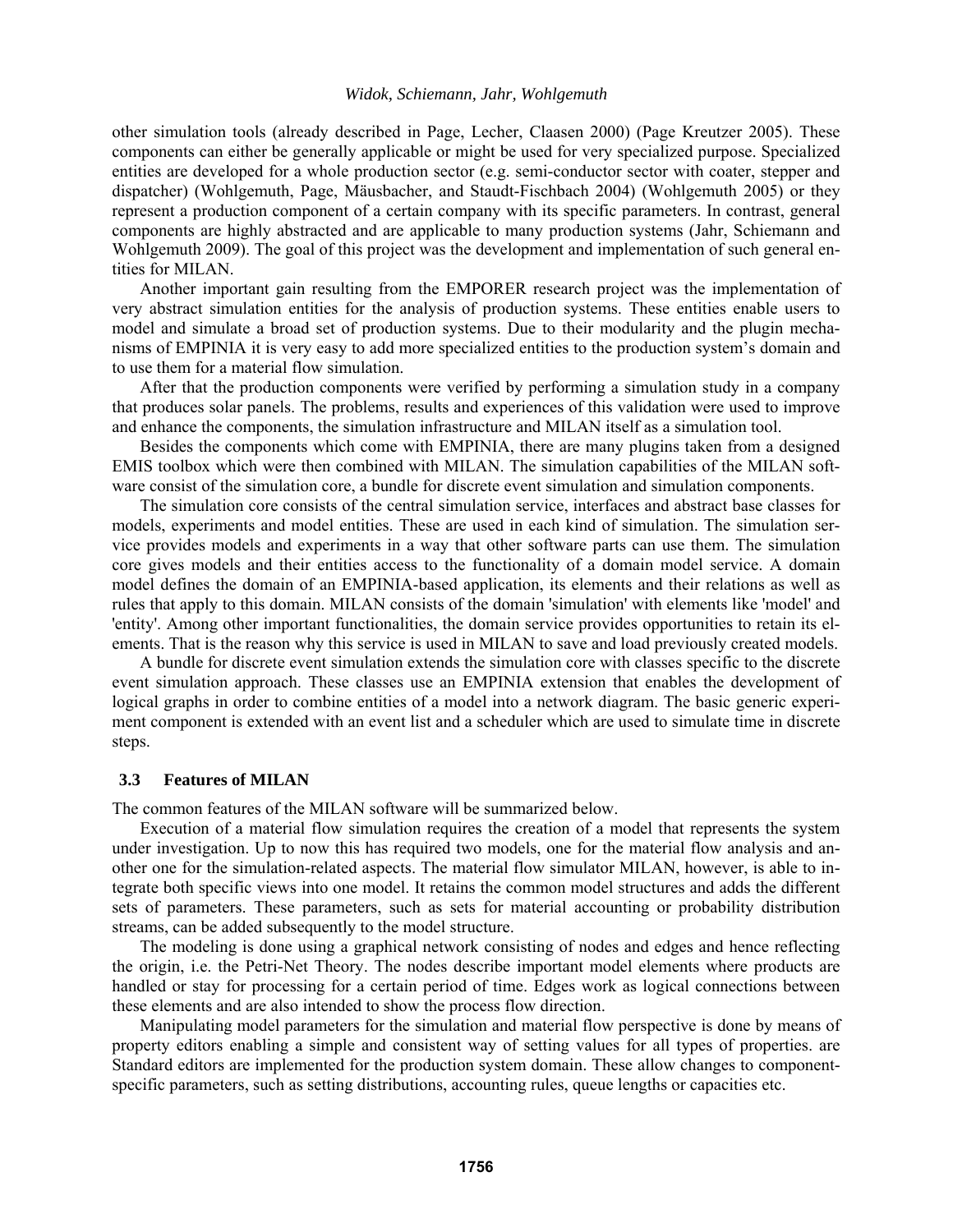The graphical manipulation of building blocks leads to a faster development of a model. The graph editor can be used to manipulate and create models. The editor itself can work in different domains. Domain specific functionality and the graphical representation have to be defined by plugin developers enabling the editor to handle new domains and their components which also use plugin definitions.

No analysis can be done without results. These are shown in reports which can be designed with the help of the reporting system. The data for the reports is aggregated during simulation runs by a system of observers that listen to changes in the material accounting and simulation entities.

### **3.4 Recent Developments**

The development of new features and testing of the full capacity of MILAN's functionality are ongoing. Combining economic and ecological indicators in one model has already been achieved. The research work and development of MILAN will be continued professionally in the new founded German startup geWISSEN. So we can guarantee better support and further professional development for MILAN to potential customers. In the following chapter, we will outline visions as to how MILAN might get even closer to a sustainability-enhancing simulation system.

As mentioned in the introduction, the latest change to the software has been the integration of LCA data in the course of the EcoFactory project. This was done in cooperation with EMPA and the EcoInvent-Data (http://www.ecoinvent.ch) provided. Several use cases are currently underway in the Swiss industry (http://ecofactory.f2.htw-berlin.de) and (http://www.lim.ethz.ch/forschung/projekte/ecofactory). These use cases focus on different branches of business to allow for thorough testing of the application and proof of concept. Results will be presented in the conference.

Furthermore there is constant work on optimizing the graphical user interface (GUI), as this is one of the critical parts considering the acceptance and usage of software today. One has to acknowledge that very specific software that is often only usable by experts, due to the high level of sophistication of functions and product features, often leads to users switching to simpler software solutions, even if those disregard functionalities. Optimizing the GUI hence remains one primary focus of development.

We also worked on combining our prototype with tools that we developed for mobile data acquisition, the goal here is that the sometimes longer and annoying process of entering system values could be switched to the usage of phones and tablets, which would then be at work within the factory itself and transmit the data in an XML format for the usage in the tool. This also resulted in the automatic validation of input values, through the comparison with older data sets and known parameters. The thread of making mistakes by putting in wrong values into the system is hence reduced.

## **4 OUTLOOK AND CONCLUSION**

### **4.1 Conclusion**

The full potential of the software MILAN remains still to be seen, as the results of this iteration of tests in the industry has not yet been completed. First results show promise however. It is our believe that the combination of different methodical approaches such as DES, MFA and LCA will pay out in the long run and will even be further developed; the sharpness of LCA furthermore upgraded by possibly simulating not only the production phase of the cycles but account for other eventualities in other phases as well using simulation software. LCA on the other hand allows for another way of integration also social criteria; in the future it will be a great challenge considering how the quality of decision can be characterized considering the three different pillars of sustainability, which is also why we have intensified our research in that direction. It becomes easier to actually predict outcome considering the pillars, for example scenario A would result in 20% less used resource, 10% higher financial outcome and scenario B for 15% less used resource and 2% higher financial outcome – now if one takes into account a primary normative goal, a qualification of these scenarios seems easy, its either the one of the other, but reality is usually not that simple, especially when we consider not only the economical and environmental outcome but the social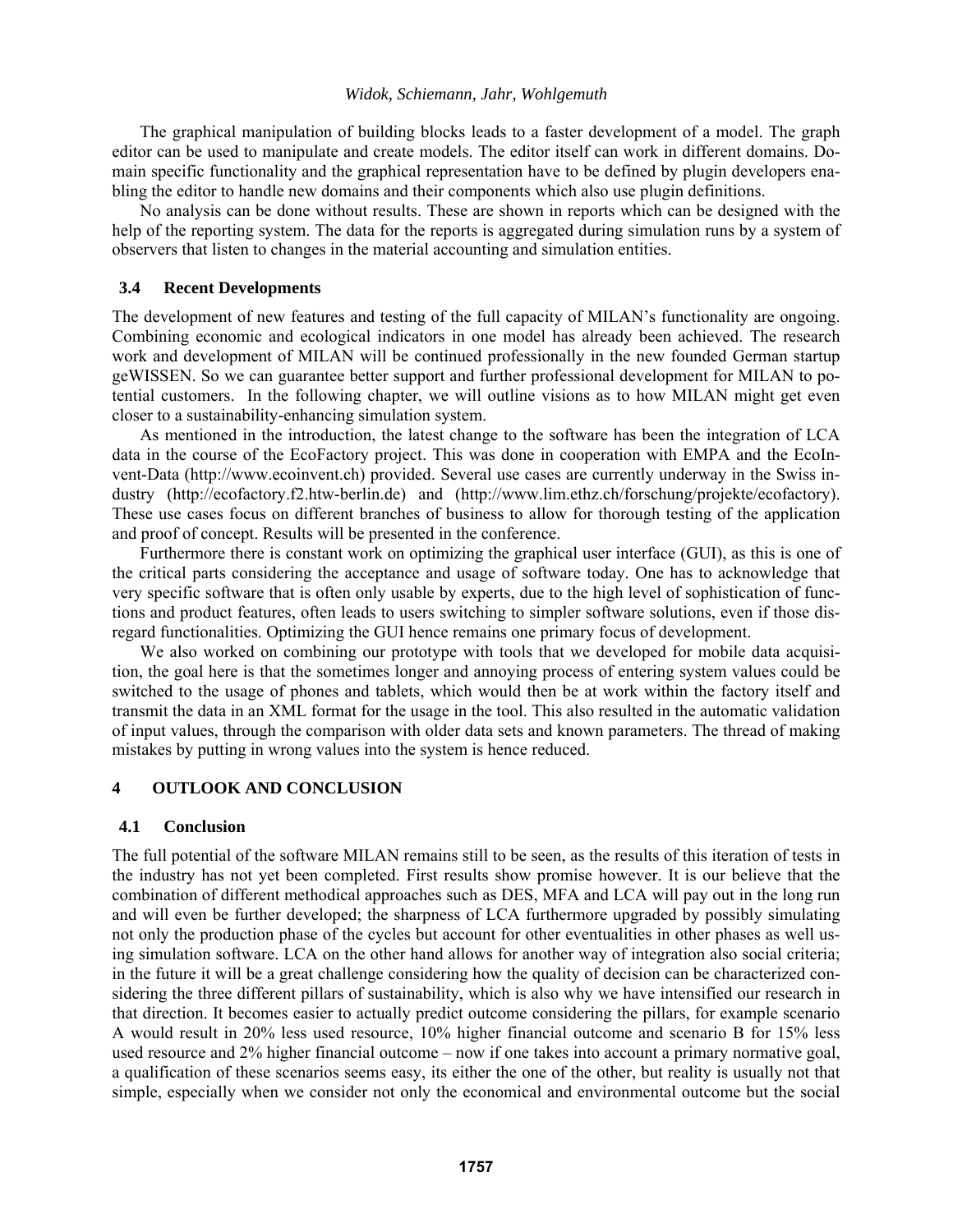outcome as well. It is in that regard that one of our major research fields at this moment is finding ways on how to guarantee comparability of possible simulation results.

## **4.2 Outlook**

In that regard focus on the social pillar of sustainability was strengthen during the last year and while new components for specific application areas are still under development the main functionalities becoming more and more solid, which results in a higher focus on making them more usable and ensuring the acceptance of the software. It remains to be seen if the combination and usage on mobile platforms can improve this aspect in the coming year.

## **ACKNOWLEDGMENTS**

The research project EMPORER was funded by the German Federal Ministry of Education and Research (BMBF). The authors thank it for its support.

The current research project EcoFactory is being conducted with the EMPA (respective Dr. R. Zah and J. Reinhard) and the BWI/ETH Zürich (respective Prof. P. Schönsleben, Prof. M. Baertschi, A. Sproedt and J. Plehn); the authors would like to thank them for the ongoing fruitful collaboration.

## **REFERENCES**

- Banks, J., Carson J., Nelson B.L., Nicol, D. 2005. "Discrete-event system simulation" (4th ed.). Upper Saddle River, NJ: Pearson Prentice Hall. ISBN 978-0-13-088702-3.
- Bell, S., Morse, S. 2008. "Sustainability Indicators: Measuring the Immeasurable?", Sterling, Second Edition
- Benz, G. 2009. "Naturkatastrophen sind Kulturkatasstrophen! Umwelthistorische Grundlagen von Risikoanalysen für Naturgefahren", article published in: Beiträge zum Göttinger Umwelthistorischen Kolloquium, Göttingen
- Butchart, S.H.M. et al. 2004. "Measuring Global Trends in the Status of Biodiversity: Red List Indices for Birds", PLoS Biol 2(12): e383. doi:10.1371/journal.pbio.0020383, 2004
- Butchart, S.H.M. et al. 2007. "Improvements to the Red List Index", PLoS ONE 2(1): e140. doi:10.1371/journal.pone. 0000140
- Colantonio, A. 2009. "Social Sustainability", ed. Oxford Institute for Sustainable Development Downloaded under: http://Fec.europa.eu/research/sd/conference/2009/presentations/7/andrea colantonio social sustainability.ppt, (15th May 2011)
- Corbera, E., Estrada, M., Brown, K. 2010. "Reducing greenhouse gas emissions from deforestation and forest degradation in developing countries: revisiting the assumptions", Climatic Change, Vol. 100, p. 255
- Domschke, W., Drexl, A. 2007. "Einführung in Operations Research." 7th edition. Springer, Berlin.
- Dubielzig, F. 2009. "Sozio Controlling in Unternehmen, Das Management erfolgsrelevanter sozialgesellschaftlicher Themen in der Praxis", Gabler Edition Wissenschaft, Dissertation Leuphana Universität Lüneburg, 2008, First edition
- FAO (Food and Agriculture Organization of the United Nations) 2007. "The State of world fisheries and aquaculture 2006", Rome
- Gasparatos A., El-Haram M., Horner M. 2007. "The argument against a reductionist approach for assessing sustainability", International Conference on Whole Life Urban Sustainability and its Assessment edited by M. Horner, C. Hardcastle, A. Price, J. Bebbington, Glasgow, 2007
- Hilty, L.M. Ruddy, T.F. 2010. "Sustainable Development and ICT interpreted in a natural science context", Information, Communication & Society, 13: pp. 1,  $7 - 22$
- Hjorth, P., Bagheri, A. 2006. "Monitoring for sustainable development: a systemic framework" International Journal of Sustainable Development, Issue: Volume 8, Number 4 / 2005, p. 280-301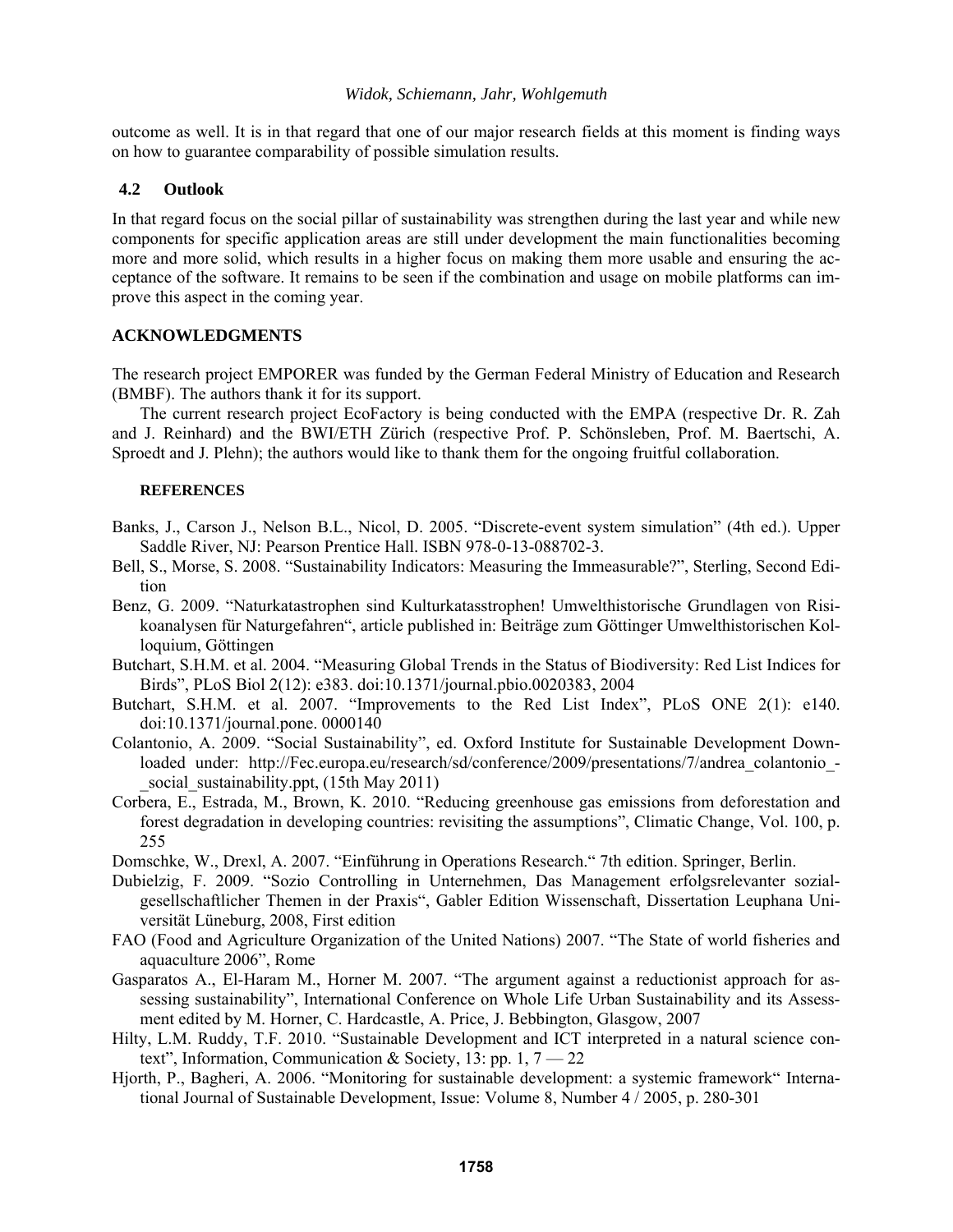- Insight Investment 2003. "Labour Standards and Working Conditions in Supply Chains." Downloaded from www.insightinvestment.com/documents/responsibility/ir\_labour.pdf (28th Mai 2008)
- IPCC (Intergovernmental Panel on Climate Change) 2007. IPCC Assessment Report
- Joschko, P., Page, B., Wohlgemuth, V., 2009. "Combination of Job Oriented Simulation with Ecological Material Flow Analysis as integrated Analysis Tool for Business Production Processes", Proceedings of the 2009 Winter Simulation Conference
- Jahr, P., Schiemann, L., Wohlgemuth V. 2009. "Development of simulation components for material flow simulation of production systems based on the plugin architecture framework EMPINIA." In: Simulation in Umwelt- und Geowissenschaften, edited by Wittmann, J.; Flechsig, M. Shaker Verlag, Aachen, p. 57-69
- Leitschuh-Fecht, H. and Bergius, S. 2007. "Stakeholderdialoge können besser werden", UmweltWirtschaftsForum, 15 (1), 3-6.
- Lynam, J. K., Herdt, R. W. 1989. "Sense and sustainability: Sustainability as an objective in international agricultural research", Agricultural Economics, volume 3,  $n^{\circ}$  4, p. 381 – 398
- Mallory, M.L., Gaston, A.J. Gilchrist, H.G. Robertson, G.J. Braune, B.M., 2010, "Effects of Climate Change, Altered Sea-Ice Distribution and Seasonal Phenology on Marine Birds", from A Little Less Arctic: Top Predators in the World's Largest Northern Inland Sea, Hudson Bay
- Mantow, W. 1995. "Die Ereignisse um Brent Spar in Deutschland: Darstellung und Dokumentation mit Daten und Fakten; Hintergründe und Einflussfaktoren"; Kommentare und Medienresonanzen. Hamburg: Deutsche Shell AG.
- McElroy, M. W., Jorna, J. R., van Engelen, J. 2007. "Sustainability Quotients and the Social Footprint" published in Corporate Social Responsibility and Environmental Management, John Wiley and Sons Ltd and The European Research Press Ltd
- Meadows et. al. 1972. "The Limits to Growth", Report of the Club of Rome
- Möller, A. 2000. "Grundlagen stoffstrombasierter betrieblicher Umweltinformationssysteme". Projekt-Verlag, Bochum.
- Murray, S. 2002. "The Supply Chain. Working Lives under Scrutiny." Downloaded under www.theglobalalliance.org/documents/FinancialTimes1202article\_000.pdf (20th Mars 2005)
- Mintzberg, H. 1983. "The Case for Corporate Social Responsibility", The Journal of Business Strategy, 4 (2), p. 3-15.
- Neumayer, E. 2004. "Weak versus Strong Sustainability: Exploring the Limits of Two Opposing Paradigms", second ed. Edward Elgar, Cheltenham.
- OECD (Organization for Economic Cooperation and Development) 2008. "Measuring material flows and resource productivity", Synthesis Report, Paris
- Page, B., Lechler, T., Claassen, S. 2000. "Objektorientierte Simulation in Java mit dem Framework Desmo-J." Libri Books, Hamburg.
- Page, B. and Kreutzer, W. 2005. "The Java Simulation Handbook: Simulating Discrete Event System with UML and Java." Shaker Verlag, Aachen.
- Pezzey, J. 1992. "Sustainability: An Interdisciplinary Guide." Environmental Values 1, 1992, p. 321 362
- Pretty, J. 1995. "Participatory learning for sustainable agriculture", World Development, Vol. 23 No.8, 1995, p.1247-1263, World Development, 8th edition
- Rottke, N. B., 2009. "Ökonomie versus Ökologie Nachhaltigkeit in der Immobilienwirtschaft?", Köln
- Schmidt-Bleek, F. 2008. "Nutzen wir die Erde richtig?: Von der Notwendigkeit einer neuen industriellen Revolution", Frankfurt
- SERI 2008, "Global Resource Extraction", taken from the Homepage of the World Resource Forum, under http://www.worldresourcesforum.org/the-issue, 04.06.2011
- Sokolowski, J. A., Banks, C. M. 2009. "Principles of Modeling and Simulation.", Hoboken, NJ: Wiley. p. 6. ISBN 978-0-470-28943-3.
- Stahlmann, V. 2008. "Lernziel: Ökonomie der Nachhaltigkeit", München